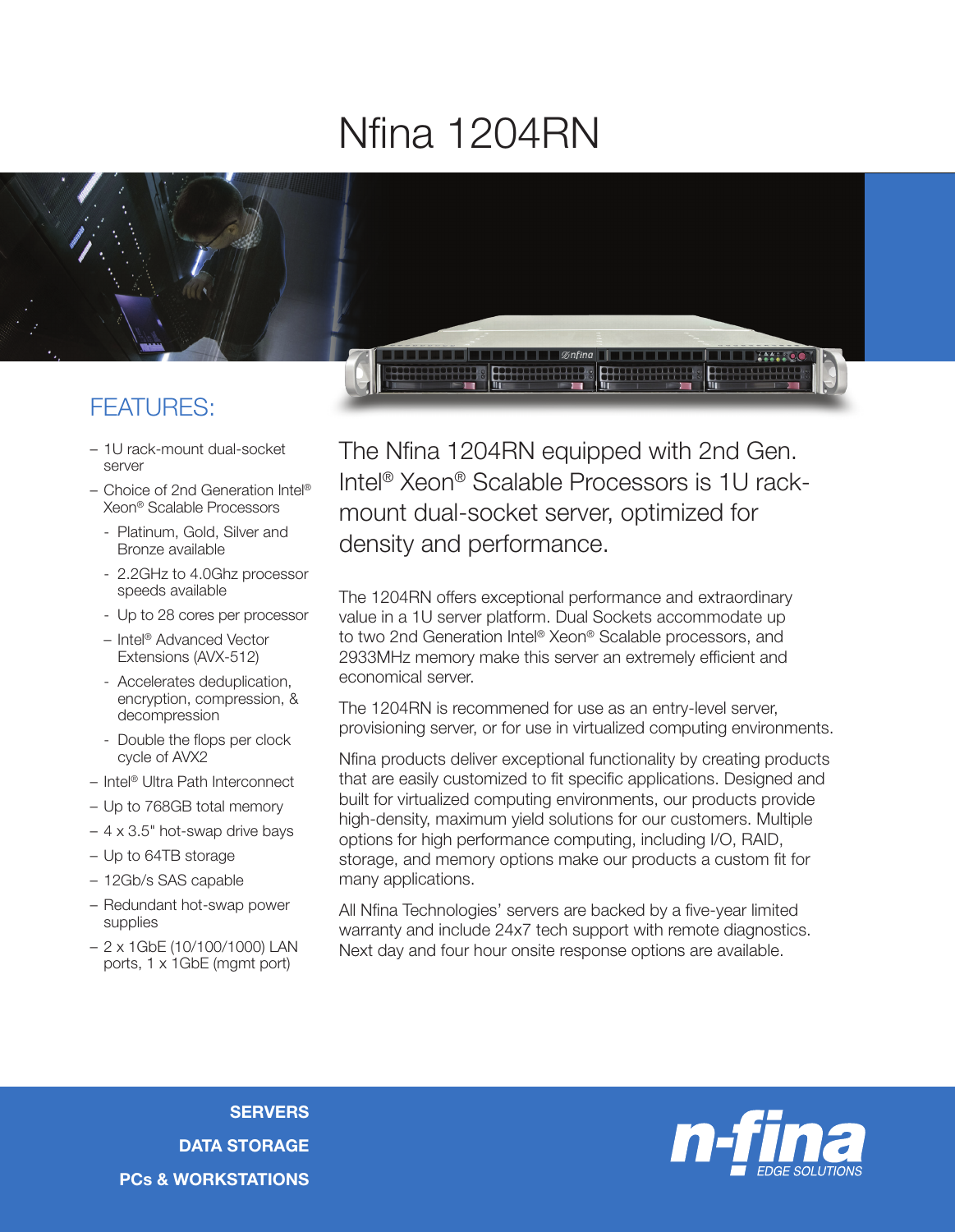## NFINA 1204RN

| <b>SPECIFICATIONS</b>   |                                                                                                                                                                                                                                                                                                        |
|-------------------------|--------------------------------------------------------------------------------------------------------------------------------------------------------------------------------------------------------------------------------------------------------------------------------------------------------|
| Form Factor             | 1U rack-mount, 1.7" x 17.2" x 25.6"                                                                                                                                                                                                                                                                    |
| Operating Temperature   | 10°C to 35°C (50°F to 95°F)                                                                                                                                                                                                                                                                            |
| Processor               | 2nd Generation Intel® Xeon® Scalable Processors, up to 28 cores each, 70-165W TDP                                                                                                                                                                                                                      |
| Processor Speed / Cache | Up to 2.2GHz to 4.0GHz and 38.5MB Cache                                                                                                                                                                                                                                                                |
| Socket                  | Dual Socket P (LGA 3647)                                                                                                                                                                                                                                                                               |
| Memory                  | 12 RDIMM/LRDIMM sockets, DDR4 ECC 2933 MHz<br>768GB Max memory capacity<br>Intel <sup>®</sup> Optane <sup>™</sup> DCPMM supported                                                                                                                                                                      |
| Storage                 | 4 x 3.5" or 2.5" hot-swap drive bays<br>Supports: SSD and HDD<br>1 x internal M.2 NVMe/SSD (2280, 22110), PCle® (optional)                                                                                                                                                                             |
| <b>Optical Drive</b>    | 1 x 5.25" Slim DVD, SATA drive (optional)                                                                                                                                                                                                                                                              |
| Maximum Storage         | Up to 64TB, depending on drive type                                                                                                                                                                                                                                                                    |
| Software RAID           | 0, 1, 10, optional 5                                                                                                                                                                                                                                                                                   |
| Hardware RAID           | Hardware RAID (optional), Caching available                                                                                                                                                                                                                                                            |
| Input Voltage           | 100-140V @ 6A-8A, 50/60 Hz<br>200-240V @ 3.8-4.5A, 50/60 Hz                                                                                                                                                                                                                                            |
| Power Supply            | 2 x hot-swap 750W AC power supplies                                                                                                                                                                                                                                                                    |
| Remote Management       | IPMI 2.0, KVM over HTML5                                                                                                                                                                                                                                                                               |
| <b>TPM</b>              | Version 2.0, optional                                                                                                                                                                                                                                                                                  |
| OS Supported            | Microsoft <sup>®</sup> Windows Server® 2016, Hyper-V Server 2016, Windows® 10, VMware®<br>ESXi <sup>™</sup> 6.5-7.0, Open-E® JovianDSS™ & DSS7, RedHat Linux EL 7.3-8.1x, SuSE<br>SLES 11-15 SP1, Unbuntu 18.04, Free BSD 10.3-11, Fedora 26, CentOS 7.3-7.6,<br>XenServer 7.1, more options available |
| Certifications          | UL or CSA listed (USA and Canada), UL 60950-1, FCC Part 15 Subpart B (US),<br>FCC Part 15 Subpart B (US), IEC 60950-1:2005, EN 55032:2012, AS/NZS CISPR<br>32:2013(Class A) (Australia), VCCI 32-1/2016.11 (Class A) (Japan), RoHS compliant                                                           |
| Warranty                | 5 years                                                                                                                                                                                                                                                                                                |